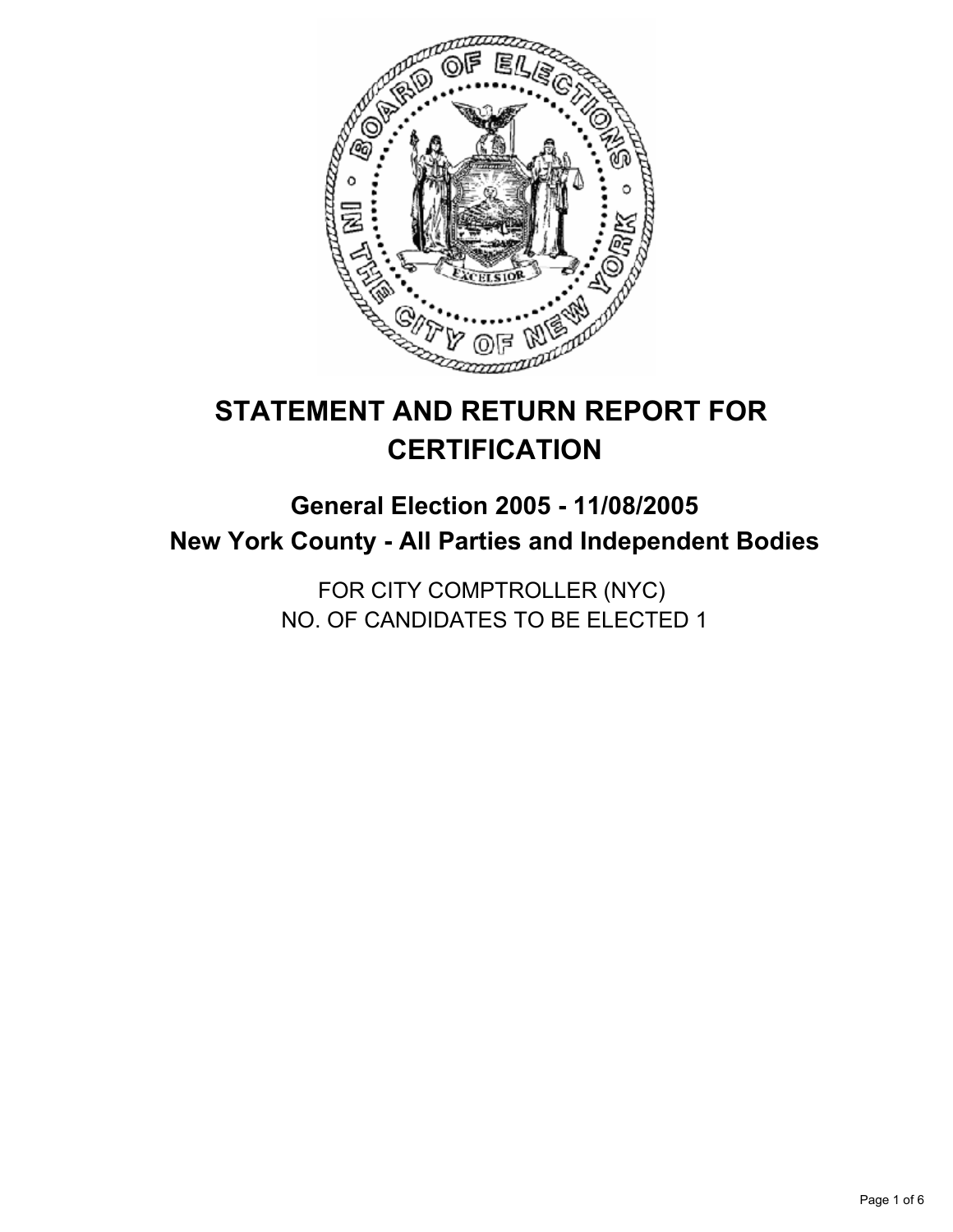

| PUBLIC COUNTER                             | 22,165 |  |
|--------------------------------------------|--------|--|
| <b>EMERGENCY</b>                           | 56     |  |
| ABSENTEE/MILITARY                          | 346    |  |
| AFFIDAVIT                                  | 364    |  |
| <b>TOTAL BALLOTS</b>                       | 22,931 |  |
| WILLIAM C THOMPSON, JR. (DEMOCRATIC)       | 11,729 |  |
| HERBERT F RYAN (CONSERVATIVE)              | 534    |  |
| WILLIAM C THOMPSON, JR. (WORKING FAMILIES) | 810    |  |
| RON MOORE (LIBERTARIAN)                    | 296    |  |
| DANIEL B FEIN (SOCIALIST WORKERS)          | 141    |  |
| REBECCA OSTRO (WRITE-IN)                   |        |  |
| <b>TOTAL VOTES</b>                         | 13,511 |  |
| <b>UNRECORDED</b>                          | 9.420  |  |

#### **ASSEMBLY DISTRICT 65**

| <b>PUBLIC COUNTER</b>                      | 29,910 |
|--------------------------------------------|--------|
| <b>EMERGENCY</b>                           | 93     |
| ABSENTEE/MILITARY                          | 719    |
| AFFIDAVIT                                  | 566    |
| <b>TOTAL BALLOTS</b>                       | 31,288 |
| WILLIAM C THOMPSON, JR. (DEMOCRATIC)       | 17,989 |
| HERBERT F RYAN (CONSERVATIVE)              | 1,318  |
| WILLIAM C THOMPSON, JR. (WORKING FAMILIES) | 650    |
| RON MOORE (LIBERTARIAN)                    | 456    |
| DANIEL B FEIN (SOCIALIST WORKERS)          | 131    |
| <b>TOTAL VOTES</b>                         | 20,544 |
| <b>UNRECORDED</b>                          | 10.744 |

| <b>PUBLIC COUNTER</b>                      | 27,761 |
|--------------------------------------------|--------|
| <b>EMERGENCY</b>                           | 0      |
| ABSENTEE/MILITARY                          | 677    |
| <b>AFFIDAVIT</b>                           | 483    |
| <b>TOTAL BALLOTS</b>                       | 28,921 |
| WILLIAM C THOMPSON, JR. (DEMOCRATIC)       | 18,401 |
| HERBERT F RYAN (CONSERVATIVE)              | 667    |
| WILLIAM C THOMPSON, JR. (WORKING FAMILIES) | 1,562  |
| RON MOORE (LIBERTARIAN)                    | 532    |
| DANIEL B FEIN (SOCIALIST WORKERS)          | 241    |
| ABE BEAME (WRITE-IN)                       |        |
| <b>TOTAL VOTES</b>                         | 21,404 |
| <b>UNRECORDED</b>                          | 7.517  |
|                                            |        |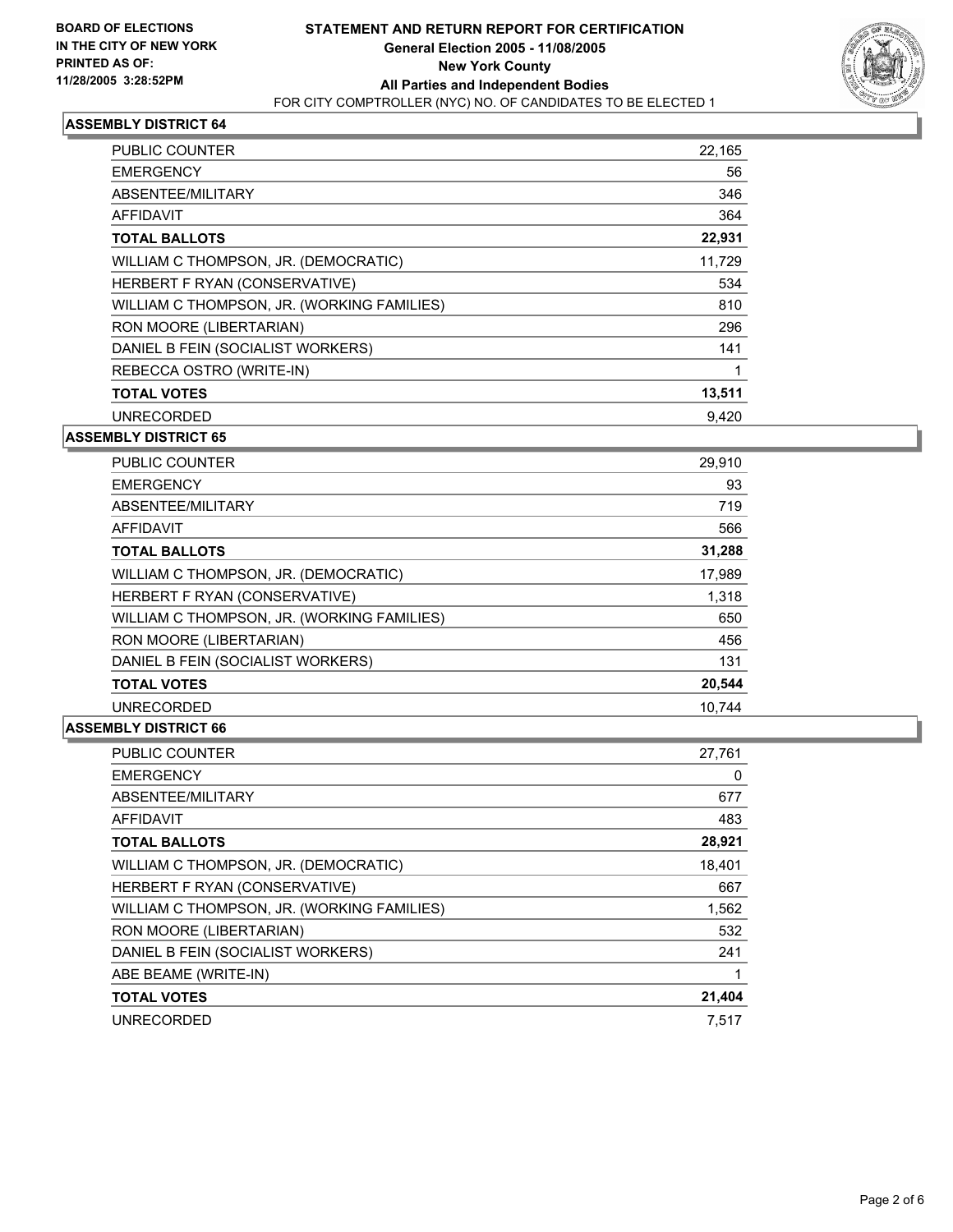

| <b>PUBLIC COUNTER</b>                      | 33,851 |
|--------------------------------------------|--------|
| <b>EMERGENCY</b>                           | 18     |
| ABSENTEE/MILITARY                          | 827    |
| <b>AFFIDAVIT</b>                           | 589    |
| <b>TOTAL BALLOTS</b>                       | 35,285 |
| WILLIAM C THOMPSON, JR. (DEMOCRATIC)       | 22.398 |
| HERBERT F RYAN (CONSERVATIVE)              | 937    |
| WILLIAM C THOMPSON, JR. (WORKING FAMILIES) | 1,156  |
| RON MOORE (LIBERTARIAN)                    | 483    |
| DANIEL B FEIN (SOCIALIST WORKERS)          | 207    |
| SCOTT STRINGER (WRITE-IN)                  |        |
| <b>TOTAL VOTES</b>                         | 25,182 |
| <b>UNRECORDED</b>                          | 10,103 |

#### **ASSEMBLY DISTRICT 68**

| <b>PUBLIC COUNTER</b>                      | 22,280 |
|--------------------------------------------|--------|
| <b>EMERGENCY</b>                           | 77     |
| ABSENTEE/MILITARY                          | 256    |
| AFFIDAVIT                                  | 352    |
| <b>TOTAL BALLOTS</b>                       | 22,965 |
| WILLIAM C THOMPSON, JR. (DEMOCRATIC)       | 13,635 |
| HERBERT F RYAN (CONSERVATIVE)              | 315    |
| WILLIAM C THOMPSON, JR. (WORKING FAMILIES) | 752    |
| RON MOORE (LIBERTARIAN)                    | 160    |
| DANIEL B FEIN (SOCIALIST WORKERS)          | 130    |
| <b>TOTAL VOTES</b>                         | 14,992 |
| <b>UNRECORDED</b>                          | 7,973  |

| <b>PUBLIC COUNTER</b>                      | 30,324 |
|--------------------------------------------|--------|
| <b>EMERGENCY</b>                           | 31     |
| ABSENTEE/MILITARY                          | 542    |
| <b>AFFIDAVIT</b>                           | 469    |
| <b>TOTAL BALLOTS</b>                       | 31,366 |
| WILLIAM C THOMPSON, JR. (DEMOCRATIC)       | 20,440 |
| HERBERT F RYAN (CONSERVATIVE)              | 494    |
| WILLIAM C THOMPSON, JR. (WORKING FAMILIES) | 1,721  |
| RON MOORE (LIBERTARIAN)                    | 402    |
| DANIEL B FEIN (SOCIALIST WORKERS)          | 226    |
| AL SHARPTON (WRITE-IN)                     |        |
| <b>TOTAL VOTES</b>                         | 23,284 |
| <b>UNRECORDED</b>                          | 8.082  |
|                                            |        |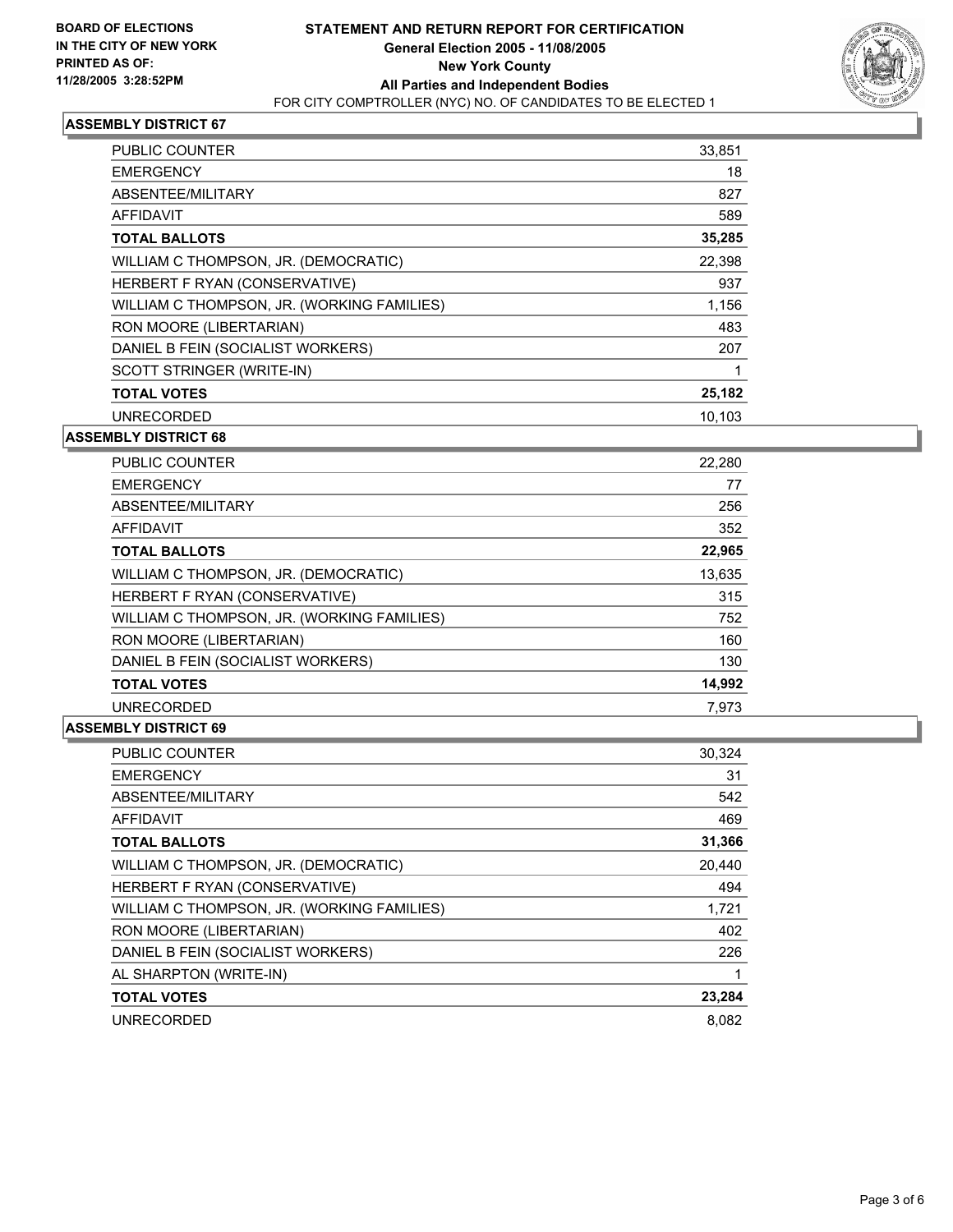

| <b>PUBLIC COUNTER</b>                      | 22,271 |
|--------------------------------------------|--------|
| <b>EMERGENCY</b>                           | 43     |
| ABSENTEE/MILITARY                          | 331    |
| AFFIDAVIT                                  | 399    |
| <b>TOTAL BALLOTS</b>                       | 23,044 |
| WILLIAM C THOMPSON, JR. (DEMOCRATIC)       | 15,364 |
| HERBERT F RYAN (CONSERVATIVE)              | 193    |
| WILLIAM C THOMPSON, JR. (WORKING FAMILIES) | 814    |
| RON MOORE (LIBERTARIAN)                    | 117    |
| DANIEL B FEIN (SOCIALIST WORKERS)          | 103    |
| <b>TOTAL VOTES</b>                         | 16,591 |
| <b>UNRECORDED</b>                          | 6.453  |

## **ASSEMBLY DISTRICT 71**

| <b>PUBLIC COUNTER</b>                      | 23,498 |
|--------------------------------------------|--------|
| <b>EMERGENCY</b>                           | 69     |
| ABSENTEE/MILITARY                          | 307    |
| AFFIDAVIT                                  | 366    |
| <b>TOTAL BALLOTS</b>                       | 24,240 |
| WILLIAM C THOMPSON, JR. (DEMOCRATIC)       | 15,130 |
| HERBERT F RYAN (CONSERVATIVE)              | 297    |
| WILLIAM C THOMPSON, JR. (WORKING FAMILIES) | 871    |
| RON MOORE (LIBERTARIAN)                    | 176    |
| DANIEL B FEIN (SOCIALIST WORKERS)          | 144    |
| <b>TOTAL VOTES</b>                         | 16,618 |
| <b>UNRECORDED</b>                          | 7,622  |

| <b>PUBLIC COUNTER</b>                      | 18,635 |
|--------------------------------------------|--------|
| <b>EMERGENCY</b>                           | 3      |
| ABSENTEE/MILITARY                          | 101    |
| AFFIDAVIT                                  | 188    |
| <b>TOTAL BALLOTS</b>                       | 18,927 |
| WILLIAM C THOMPSON, JR. (DEMOCRATIC)       | 11,088 |
| HERBERT F RYAN (CONSERVATIVE)              | 186    |
| WILLIAM C THOMPSON, JR. (WORKING FAMILIES) | 379    |
| RON MOORE (LIBERTARIAN)                    | 80     |
| DANIEL B FEIN (SOCIALIST WORKERS)          | 104    |
| <b>TOTAL VOTES</b>                         | 11,837 |
| <b>UNRECORDED</b>                          | 7.090  |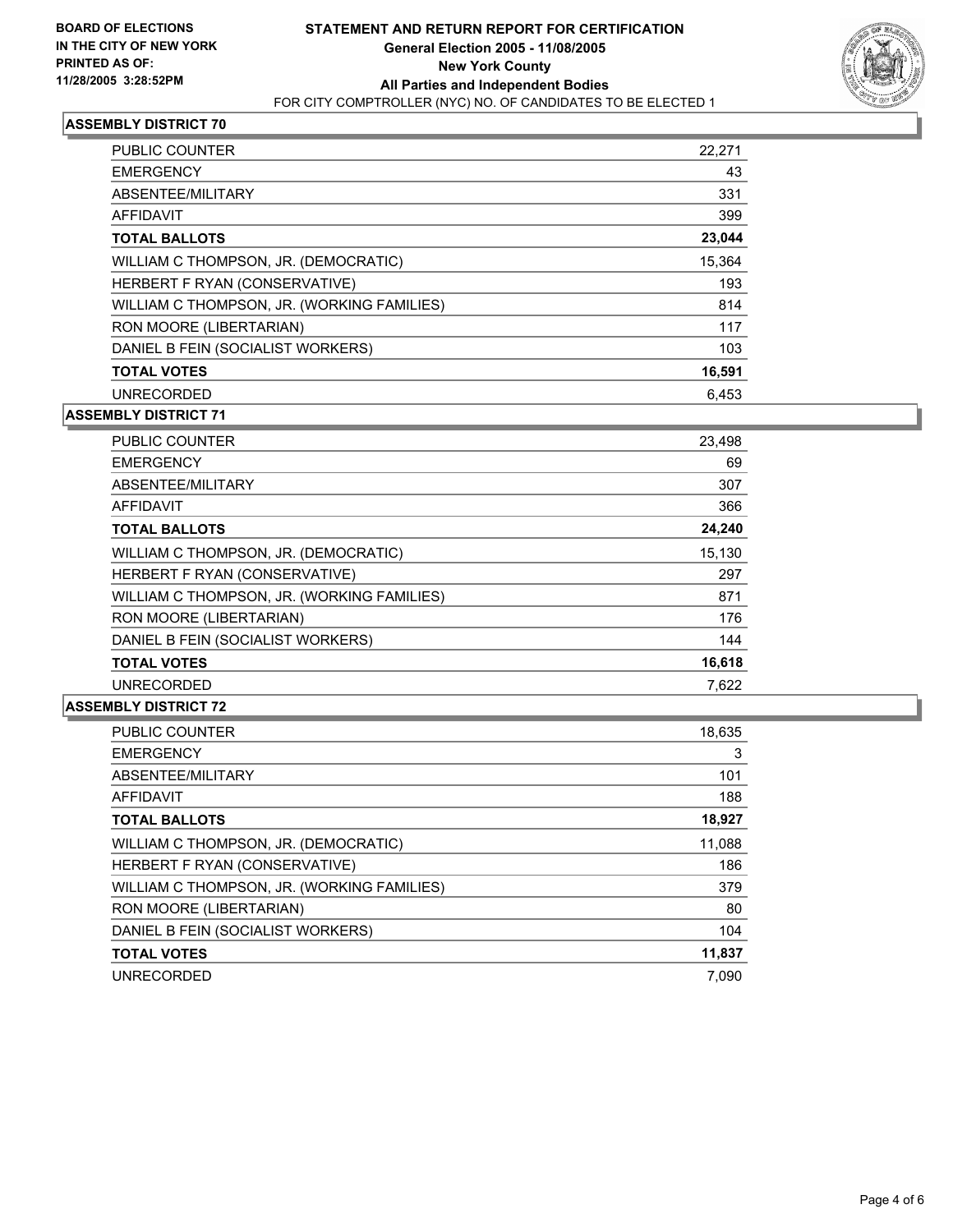

| <b>PUBLIC COUNTER</b>                      | 33,043 |
|--------------------------------------------|--------|
| <b>EMERGENCY</b>                           | 44     |
| ABSENTEE/MILITARY                          | 972    |
| AFFIDAVIT                                  | 484    |
| <b>TOTAL BALLOTS</b>                       | 34,543 |
| WILLIAM C THOMPSON, JR. (DEMOCRATIC)       | 18,420 |
| HERBERT F RYAN (CONSERVATIVE)              | 1,330  |
| WILLIAM C THOMPSON, JR. (WORKING FAMILIES) | 525    |
| RON MOORE (LIBERTARIAN)                    | 477    |
| DANIEL B FEIN (SOCIALIST WORKERS)          | 187    |
| ED PRICE (WRITE-IN)                        |        |
| <b>TOTAL VOTES</b>                         | 20,940 |
| <b>UNRECORDED</b>                          | 13.603 |

#### **ASSEMBLY DISTRICT 74**

| <b>PUBLIC COUNTER</b>                      | 28,928 |
|--------------------------------------------|--------|
| <b>EMERGENCY</b>                           | 120    |
| ABSENTEE/MILITARY                          | 538    |
| AFFIDAVIT                                  | 398    |
| <b>TOTAL BALLOTS</b>                       | 29,984 |
| WILLIAM C THOMPSON, JR. (DEMOCRATIC)       | 17,808 |
| HERBERT F RYAN (CONSERVATIVE)              | 800    |
| WILLIAM C THOMPSON, JR. (WORKING FAMILIES) | 1,188  |
| RON MOORE (LIBERTARIAN)                    | 431    |
| DANIEL B FEIN (SOCIALIST WORKERS)          | 190    |
| <b>TOTAL VOTES</b>                         | 20,417 |
| <b>UNRECORDED</b>                          | 9.567  |

| <b>PUBLIC COUNTER</b>                      | 28,157 |
|--------------------------------------------|--------|
| <b>EMERGENCY</b>                           | 50     |
| ABSENTEE/MILITARY                          | 670    |
| AFFIDAVIT                                  | 482    |
| <b>TOTAL BALLOTS</b>                       | 29,359 |
| WILLIAM C THOMPSON, JR. (DEMOCRATIC)       | 17,858 |
| HERBERT F RYAN (CONSERVATIVE)              | 817    |
| WILLIAM C THOMPSON, JR. (WORKING FAMILIES) | 1,105  |
| RON MOORE (LIBERTARIAN)                    | 576    |
| DANIEL B FEIN (SOCIALIST WORKERS)          | 205    |
| <b>TOTAL VOTES</b>                         | 20,561 |
| <b>UNRECORDED</b>                          | 8.798  |